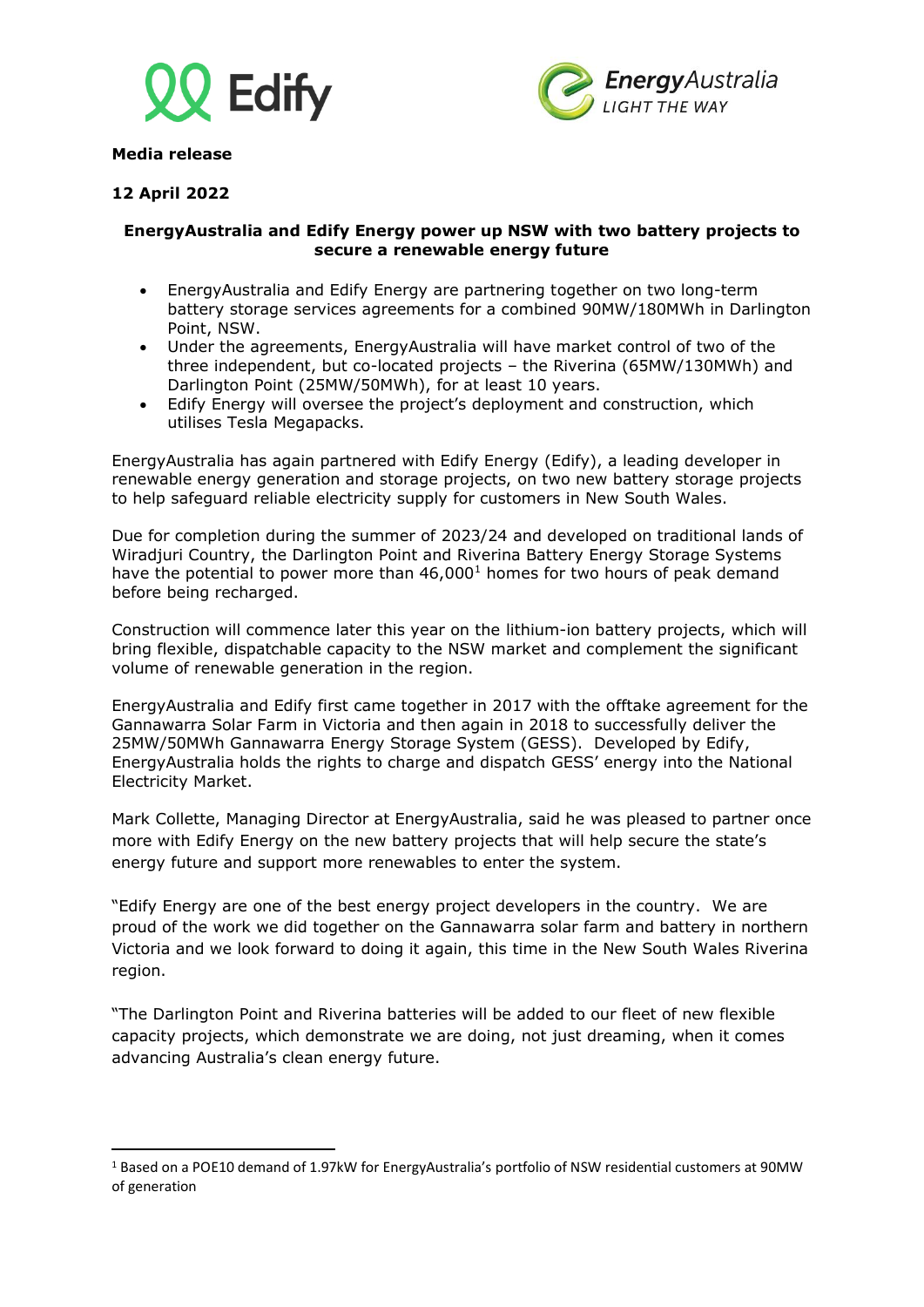



## **Media release**

"These technologies will become the backbone of a modern energy system that will step in and keep the lights on when demand for electricity is high, as well as allow solar energy to be used – even when the sun isn't shining."

John Cole, Chief Executive at Edify, said it's great to expand the existing relationship with EnergyAustralia into New South Wales.

"As key infrastructure needed for the energy transition, we are excited to continue to advance the Riverina and Darlington Point Energy Storage System projects.

"EnergyAustralia brings deep experience in the Australian energy market. We are very excited to be harnessing our complementary capabilities, to collaborate with the EnergyAustralia team for a third time.

"Edify will continue to bring energy generation and storage projects to market that advance the dispatchability and resilience of a renewable power system."

Locals residing in the broader Riverina area interested in hearing more about the battery storage projects can visit [here.](https://edifyenergy.com/project/riverina/)

### **-ENDS-**

**Edify Energy** is a proudly 100% Australian owned renewable energy and storage company with a head office located in Manly, New South Wales.

To date Edify has successfully overseen the development, structuring, financing and delivery of 773 MWp of utility scale solar projects and a 25 MW / 50 MWh battery energy storage system. These projects will produce enough electricity to power over 280,000 Australian homes. Edify is funding and developing a large portfolio of renewable energy and storage projects and is committed to producing clean green electricity solutions for Australian electricity consumers.

Edify is involved in the full lifecycle of renewable energy and storage project development and operation, including greenfield development, project structuring and financing, construction management and long-term operational asset management. Edify's philosophy is to ensure that its interests are as closely aligned with project stakeholders as possible. For this reason, in addition to providing asset management services, Edify maintains an equity interest in all of its projects, ensuring that Edify's long-term project view is aligned with that of other stakeholders, resulting in best-inclass assets.

The Edify management team has more than 130 years' experience in the power and renewables sector internationally, raised and deployed around \$3 billion in capital, brought over 40 solar and wind projects into commercial operation and overseen the construction and operation of a collective operational portfolio of more than 1.7GW.

To learn more about Edify's positive impact and our renewable energy developments, [head to our website.](https://edifyenergy.com/)